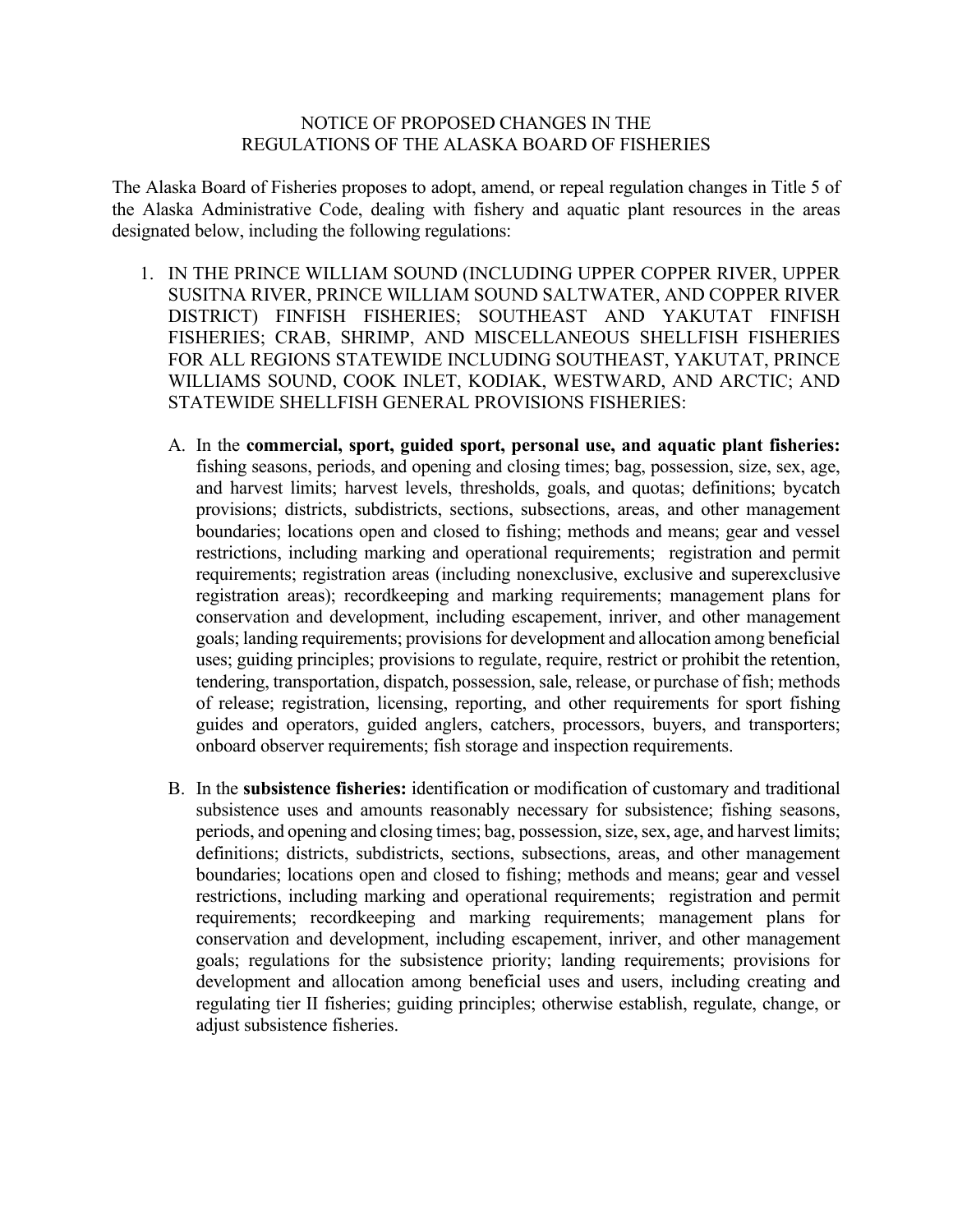- 2. The following topics are added to the Prince William Sound/Upper Susitna and Copper Rivers Finfish and Shellfish (except shrimp) meeting in Cordova, November 30-December 6, 2021:
	- A. IN THE STATEWIDE GENERAL PROVISIONS COMMERCIAL FISHERY: Include pots as lawful gear for commercial halibut fishing (*newly assigned Proposal 278, formerly ACR #1*).
	- B. IN THE KUSKOKWIM AREA SUBSISTENCE FISHERY: Extend Kuskokwim River subsistence salmon fishing permit sunset date one year (*newly assigned Proposal 279, formerly ACR #3)*.
	- C. IN THE BRISTOL BAY AREA COMMERCIAL FISHERY: Extend Bristol Bay Herring Management Plan sunset dates one year (*newly assigned Proposal 280, formerly ACR #4).*
- 3. The following topics are added to the Cook Inlet, Kodiak, Westward, Arctic Shellfish and Shellfish General Provisions, Prince William Sound Shrimp and Supplemental Issues meeting in Anchorage March 11-18, 2022:
	- A. IN THE STATEWIDE GENERAL PROVISIONS FOR THE COLLECTION, TRANSPORTATION, POSSESSION, PROPAGATION, OR RELEASE OF AQUATIC ORGANISMS; AQUATIC FARMING: Allow importation of live oysters from the Pacific Coast of North America for research purposes (*newly assigned Proposal 281, formerly ACR #2)*.
	- B. IN THE ALASKA PENINSULA AREA COMMERCIAL FISHERY: Modify commercial salmon fisheries opening dates and times in the *South Unimak and Shumagin Islands June Salmon Management Plan*, and the *Post-June Salmon Management Plan* for the South Alaska Peninsula. (*newly assigned Proposal 282, formerly ACR #7).*
	- C. IN THE COOK INLET AREA COMMERCIAL FISHERY: Amend the *Kenai River Late-Run King Salmon Management Plan* to allow fishing with set gillnet gear within 600 feet of the mean high tide mark in the Upper Subdistrict when sonar passage of large late-run Kenai River king salmon exceeds 13,500 fish, and Kenai and Kasilof river sockeye salmon escapement objectives are being met. (*newly assigned Proposal 283, formerly BGP #1).*

At its 2021 Work Session, the board changed the meeting dates for the 2022 Work Session and Pacific cod meeting from October 20-23, 2022, to October 25-28, 2022, and the 2023 Alaska Peninsula meeting from February 17-22, 2023, to February 20-25, 2023. The department requested consideration of a date change for the 2024 Kodiak Finfish meeting which the board agreed to revisit at the 2022 Southeast Finfish meeting. The board requests interested public provide written comment on preferred meeting dates for the 2024 Kodiak Finfish meeting.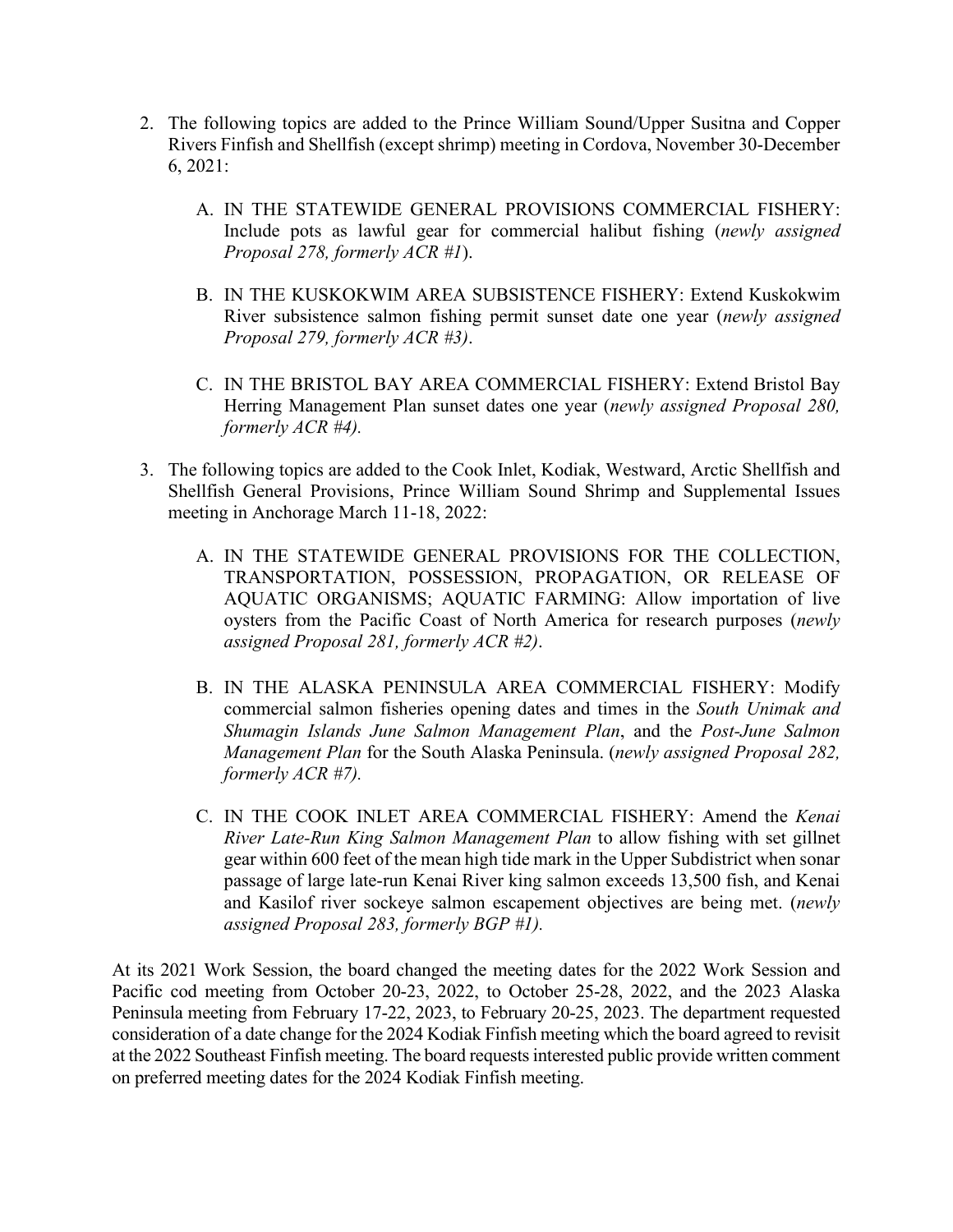For a copy of the proposed regulation changes contact the Alaska Department of Fish and Game, (ADF&G) Boards Support Section, P.O. Box 115526, Juneau, AK 99811-5526, (907) 465-4110, or [www.boardoffisheries.adfg.alaska.gov](http://www.boardoffisheries.adfg.alaska.gov/)*.*

Anyone interested in, or affected by, the subject matter contained in this legal notice should make written or oral comments to have their views considered by the board. You may comment on the proposed regulation changes, including the potential costs to the private persons of complying with the proposed changes, by submitting written comments limited to no more than 100 single-sided or 50 double-sided pages to the ADF&G, Boards Support Section, at P.O. Box 115526, Juneau, AK 99811-5526. Additionally, the Boards Support Section will accept comments by facsimile at (907) 465-6094, by email to [dfg.bof.comments@alaska.gov](mailto:dfg.bof.comments@alaska.gov) (PDF format only), or online at [www.boardoffisheries.adfg.alaska.gov.](http://www.boardoffisheries.adfg.alaska.gov/) Individuals and advisory committees directing public comment at an ADF&G office or personnel other than as prescribed above are advised that such comments will not be received and entered as public comment.

Comments are generally due no later than two weeks prior to the meeting during which the topics are considered. Unless otherwise specified for a particular meeting in a published notice, written comments exceeding the page limit from any one individual or group relating to proposals at any one meeting will not be accepted. Written comments limited to 10 single-sided or 5 double-sided pages in length from any one individual or group are accepted after the two-week deadline and inserted in board member workbooks at the beginning of the meeting, and are also accepted during the meeting and until the board begins proposal deliberations.

## **ADDITIONAL PUBLIC COMMENT STANDARD:**

Once a meeting begins and during a meeting written comments from any one individual or group may be submitted by hand delivery at any time if the required number of copies are provided (typically in excess of 22 copies). Individuals not in attendance at a meeting may fax comments to 907-465-6094. As a practical matter, comments submitted after the board begins deliberations on relevant proposals are likely to receive less consideration than comments submitted earlier.

Once proposal deliberations begin, the board will **ONLY** accept written comments on the topics being considered at the meeting from any one individual or group that are not more than five singlesided pages, or the equivalent number of double-sided pages, unless specific information is requested by the board that requires more pages than allowed under this standard.

Each meeting will generally start at 8:30 a.m. on the first day of the meeting dates below unless the board directs a different start time. The public oral testimony period of each regulatory meeting begins after staff reports and continues until everyone who has signed up on a timely basis and is present at the meeting has an opportunity to be heard. The board will take oral testimony only from those who register before the cut-off time announced by the board chair at each meeting. The length of oral statements may be limited to three minutes or less. Additional public hearings with board committees may be held during the meeting. Unless otherwise noted, place of public oral testimony is at the locations below.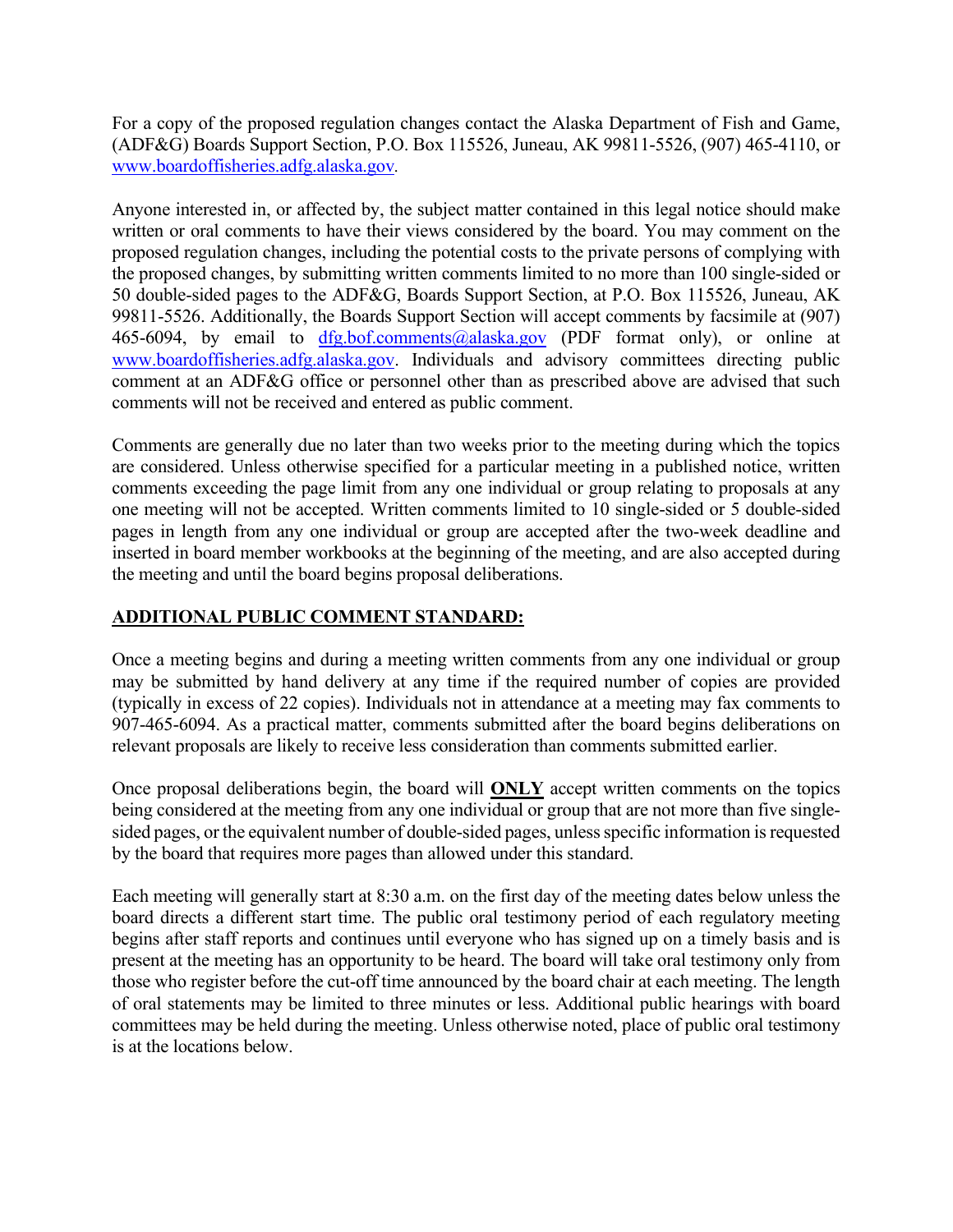# **TENTATIVE MEETING SCHEDULE**

#### **Prince William Sound Finfish and Shellfish (except Shrimp)**

November 30-December 6, 2021 Cordova Convention Center, Cordova Comment deadline: November 15, 2021

#### **Southeast and Yakutat Finfish & Shellfish**

January 4-15, 2022 Ted Ferry Civic Center, Ketchikan Comment deadline: December 22, 2021

### **Cook Inlet, Kodiak, Westward, Arctic Shellfish, Prince William Sound Shrimp, Statewide Shellfish General Provisions and Supplemental Issues**

March 11-18, 2022 (**Note**: meeting days extended) Egan Civic and Convention Center Comment deadline: February 24, 2022

Any changes to meeting locations, dates or times, or rescheduling of topics or subject matter will be announced by news release. Please watch for these announcements in the news media or call (907) 465-4110. Please carefully review the *PROPOSAL INDEX* available for the meeting for specific proposals to be addressed by the board. Copies of the proposal indices are in the proposal book, available online at [www.boardoffisheries.adfg.alaska.gov,](http://www.boardoffisheries.adfg.alaska.gov/) and at the relevant meeting. Any additional proposals will be noticed and made available online and upon request.

Anyone interested in or affected by subsistence, personal use, commercial fishing, sport, guided sport, or aquatic plant regulations are hereby informed that the Board of Fisheries may consider any or all of the subject areas covered by this notice. Under AS 44.62.200(b), the board may review the full range of activities appropriate to any of the subjects listed in this notice. The board may make changes to the subsistence, personal use, sport, guided sport or commercial fishing regulations as may be required to ensure the subsistence priority in AS 16.05.258. On its own motion, after the public hearing, the board may adopt, amend, reject, supplement, or take no action on these subjects without further notice. In addition, the board may adopt other regulations necessary to implement, administer, or enforce the regulations adopted. **THE BOARD IS NOT LIMITED BY THE SPECIFIC LANGUAGE OR CONFINES OF THE ACTUAL PROPOSALS THAT HAVE BEEN SUBMITTED BY THE PUBLIC OR ADF&G**. The language of the final regulations may be different from that of the proposed regulations. YOU SHOULD COMMENT DURING THE TIME ALLOWED IF YOUR INTERESTS COULD BE AFFECTED.

**COVID-19 Mitigation Plan**. During its 2020/2021 meeting cycle, due to the COVID-19 global pandemic the board postponed its regulatory meetings to 2021/2022. In 2021/2022 meeting cycle, it is the intent to conduct the postponed meetings in-person. At this time it is difficult to predict what complications related to COVID-19 will persist for the meetings.

Individuals wishing to attend in-person meetings are advised ADF&G will employ a COVID-19 mitigation plan. The plan will allow for a range of mitigation measures depending on the status of COVID-19 in the state and meeting community. The plan may involve participant registration and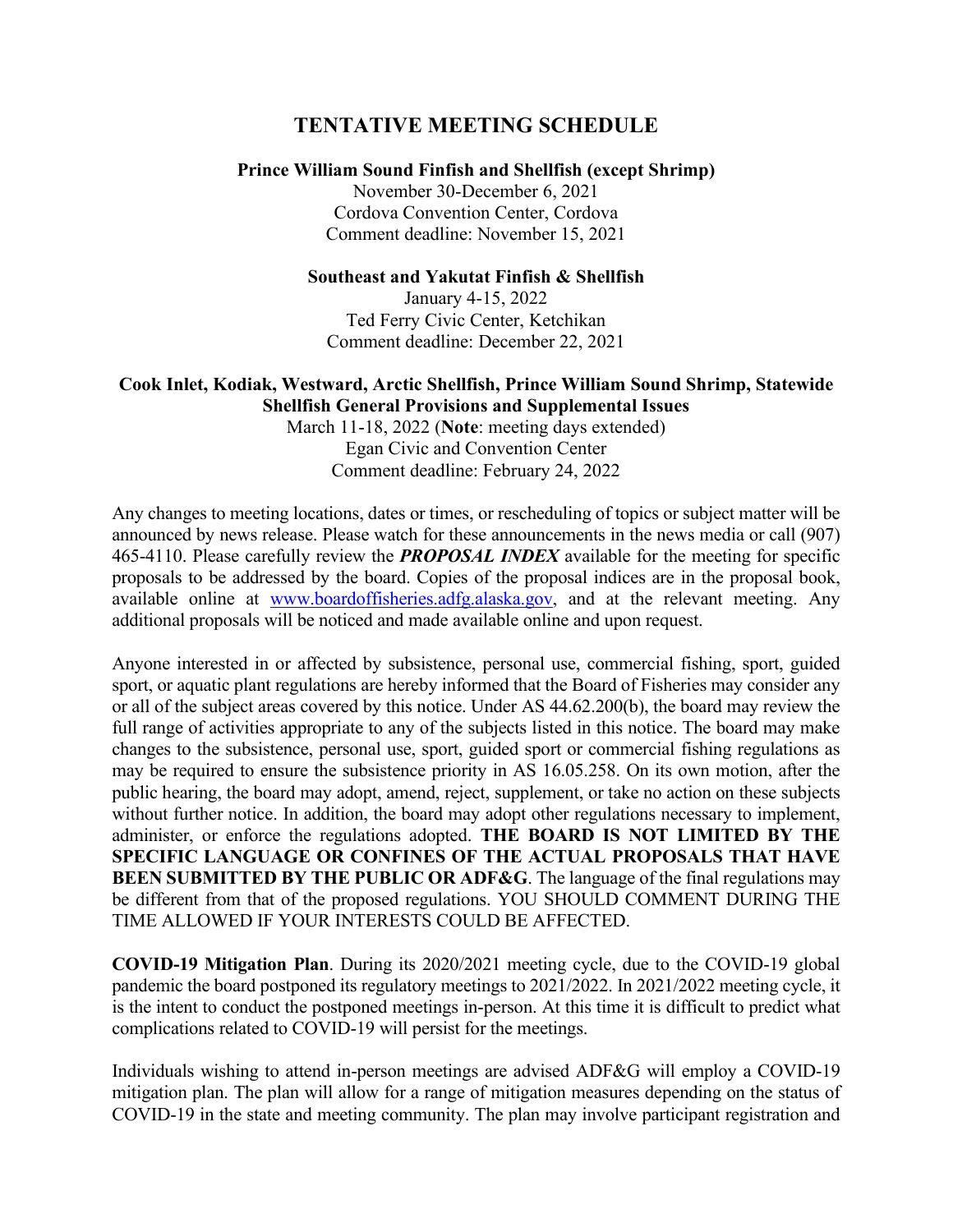agreement to abide by mitigation measures at the meeting. The mitigation plan was published prior to the October 2021 work session and ADF&G will communicate with interested participants leading up to and during the meeting.

If you are a person with a disability who needs special accommodation in order to participate in the proposed regulation process, please contact Glenn Haight at (907) 465-4110 no later than two weeks prior to the beginning of each meeting to ensure necessary accommodations can be provided.

**Statutory Authority:** AS 16.05 - AS 16.20, AS 16.40

**Statutes Being Implemented, Interpreted, or Made Specific**: AS 16.05 - AS 16.20, AS 16.40

**Fiscal Information:** The proposed regulatory actions are not expected to require an increased appropriation.

 $PL$  Haight  $October 28, 2021$ 

Glenn Haight, Executive Director Date Alaska Board of Fisheries